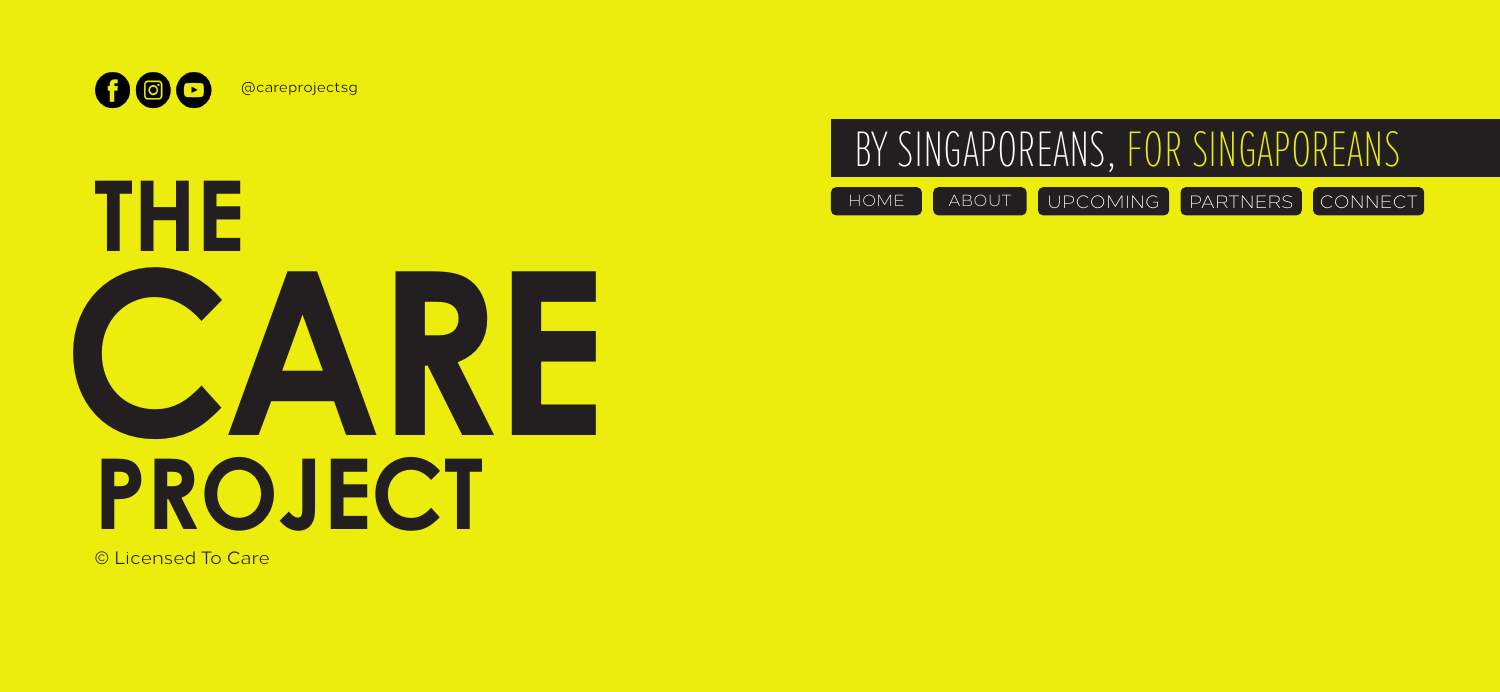# $AROM$

**THE CARE PROJECT** is a community engagement project about the lives of the marginalised. Homelessness is still a problem for our tiny first world nation. Unheard, unseen, and unsupported, homeless individuals struggle to regain their stability. Frankly, many have already lost more than just their homes. The care project focuses on drawing strength from society; from you and from me. Our concerted effort as a community will give our fellowmen a glimpse of love and hope. #careprojectsg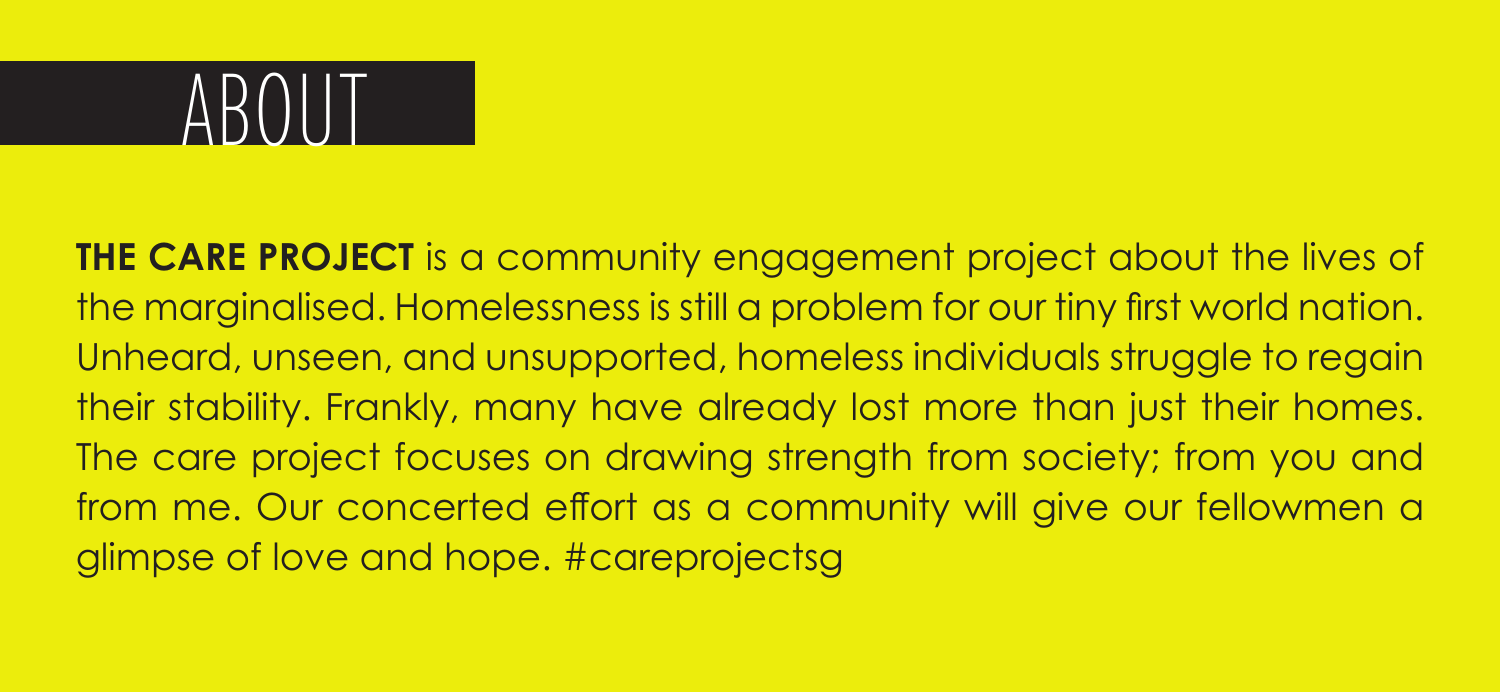# UPCOMING

## **MORE THAN JUST A FOLD NIGHTS OUT MEALS–ON–WHEELS**

Kreta Ayer CC

Sign up to be a volunteer for this meaningful community project. A day of making and personalising your very own care package for our fellow friends in need. This event is child friendly so get the family to join in too!

*In caring partnership with MSF*



4 June 2020 5 – 10 June 2020 5 – 10 June 2020

Join us as a befriender of the homeless by regularly visiting their key frequented areas. We encourage befrienders to focus not on immediate solutions, but establish sincere friendships first.

## READ MORE READ MORE READ MORE

*In caring partnership with HOMELESS HEARTS In caring partnership with WILLING HEARTS*

SIGN UP A RELEASE OF THE SIGN UP SIGN UP A RELEASE OF THE SIGN UP AND LOCAL CONTROL OF THE SIGN UP AND LOCAL CONTROL OF THE SIGN UP AND LOCAL CONTROL OF THE SIGN UP AND LOCAL CONTROL OF THE SIGN UP AND LOCAL CONTROL OF THE

Orchard / River Valley **Chai Chee Community Hub** 

Operate in a soup kitchen or volunteer your services as a deliveryman. Regardless, just come with a warm smile, two helping hands, an open and willing heart, and one simple question "How can I be of help today?"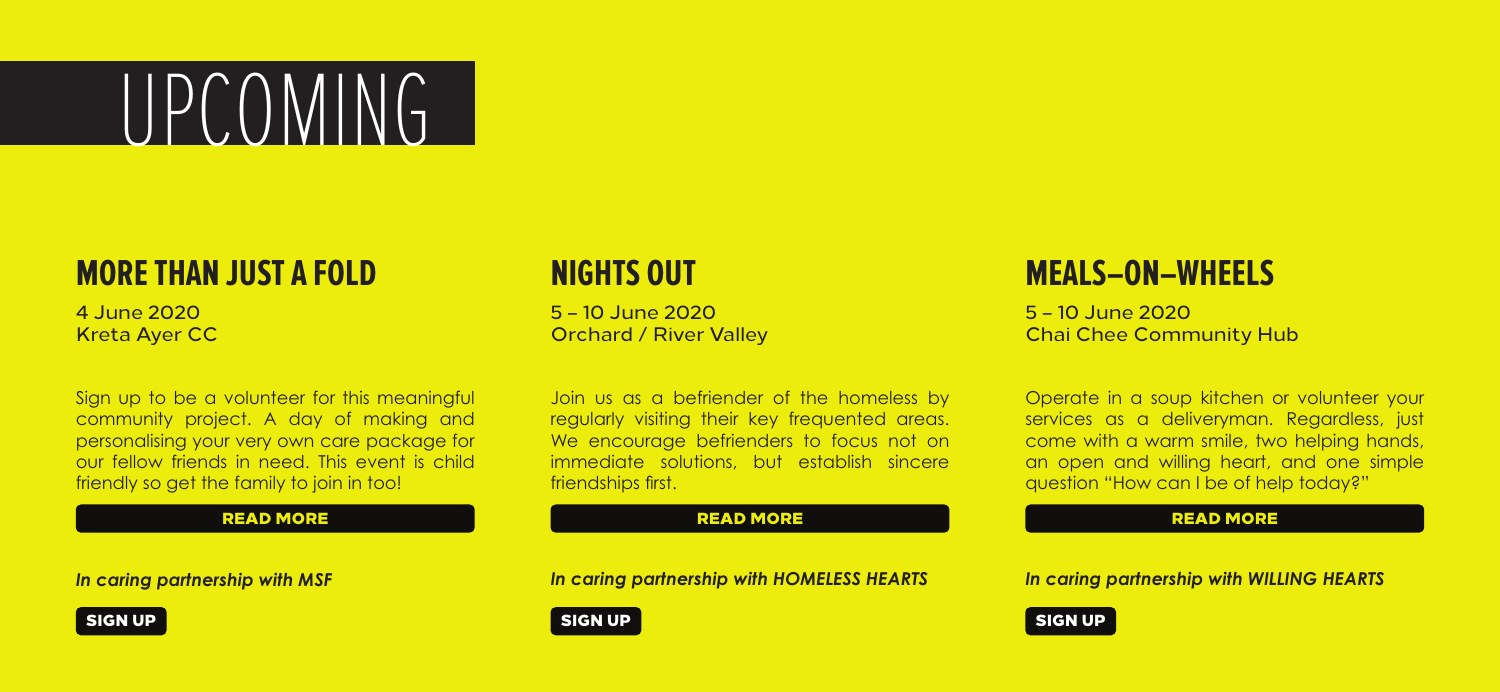# PARTNERS



## **MINISTRY OF SOCIAL & FAMILY DEVELOPMENT HOMELESS HEARTS OF SINGAPORE WILLING HEARTS OF SINGAPORE**

MSF develops the "heartware" for Singapore through our policies, community infrastructure, programmes and services. To nurture a resilient and caring society together.



Make Singapore a City of Refuge where the community, infrastructure, and policies provide adequate support for those who are displaced / isolated.



Improving the lives of the underprivileged and marginalized by providing them with their "daily bread" and to help them become useful members of our society.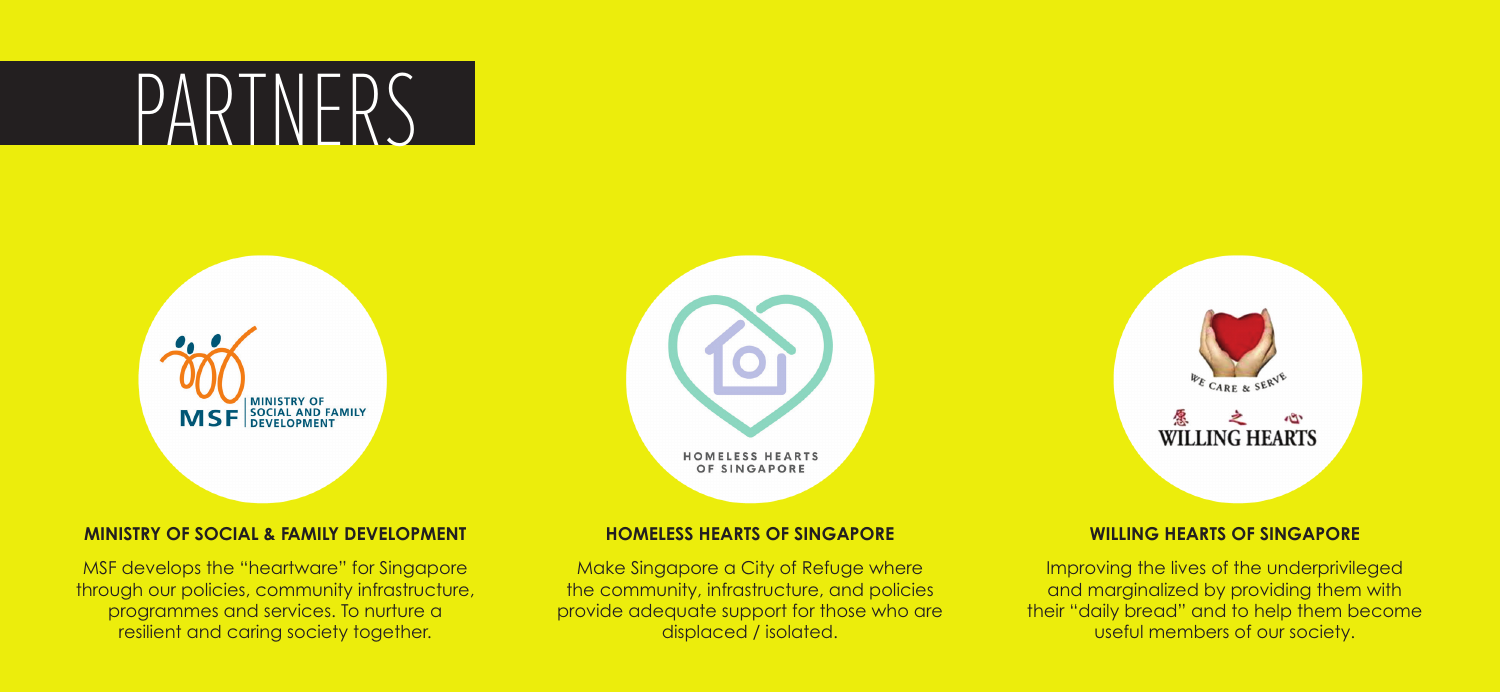# CONNECT

## WANT TO CHAT?

Visit us thecareproject.sg Email us connect@thecareproject.sg Chat with us +65 6222 3597